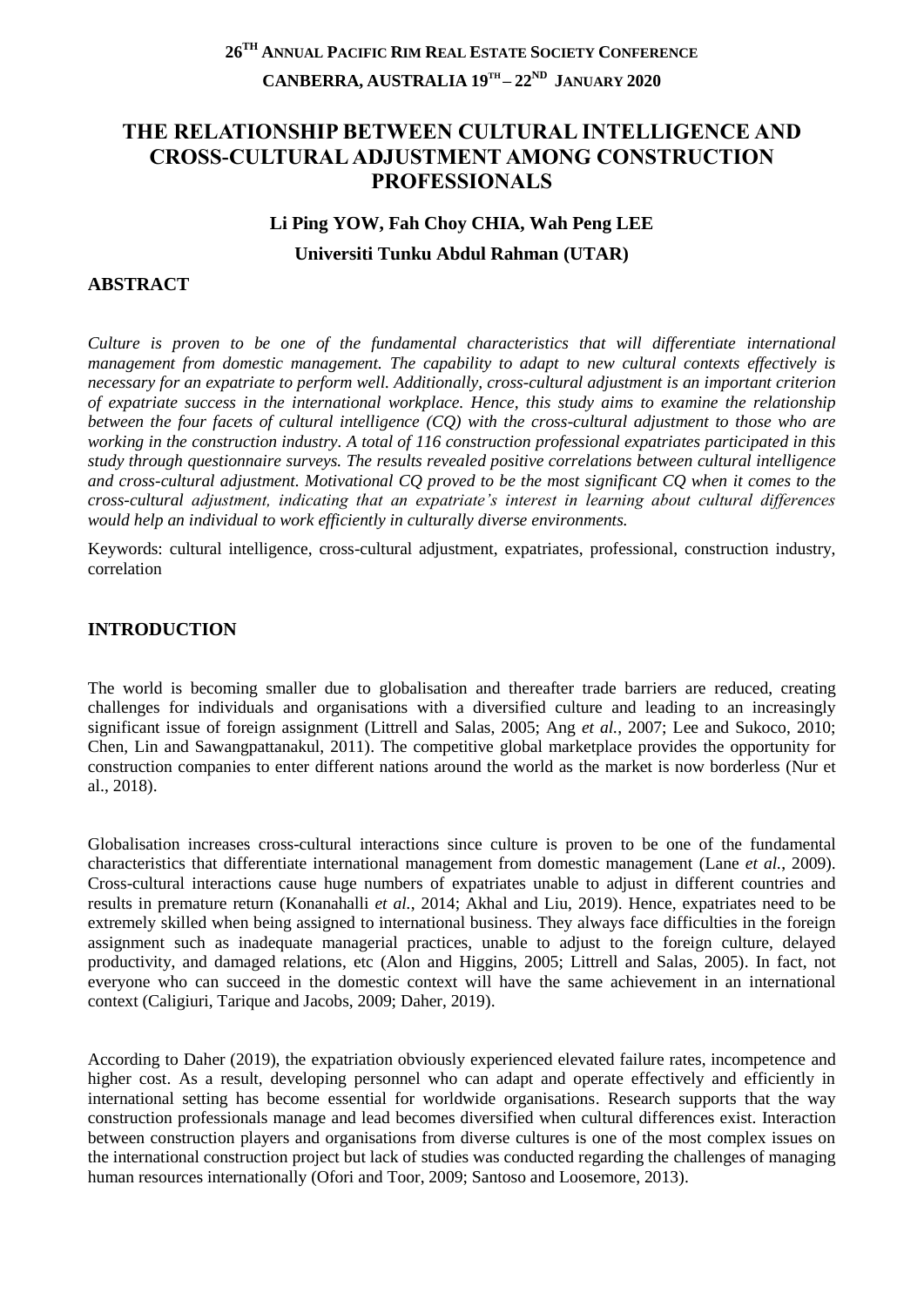Since the construction industry is unique as it is more of a project-based industry, a project would require different construction enterprises such as architects, engineers, and contractors, etc. to form a project team. Besides, the output of the industry is immobile and as a result, there is a need for expatriates to be allocated to the global construction market (Konanahalli *et al.*, 2014). Hence, this paper intended to study the relationship between cultural intelligence (CQ) in all four dimensions (cognitive, metacognitive, motivational and behavioral) and three dimensions of cross-cultural adjustment (general, interaction and work) related to professional who worked in the construction industry. Many scholars embarked on studying the relationship between cultural intelligence and cross-cultural adjustments however not many examined the relationship of each facet of CQ in detail with the cross-cultural adjustments separately. Explicitly, this study intended to identify which constructs of CQ should an international company to pay particular attention when assigning or recruiting expatriates who are able to adjust well in the host country. Personnel also can be beneficial from the findings if he is interested to work abroad.

# **CULTURAL INTELLIGENCE**

Expatriates who can understand cultural differences are able to work together with colleagues from various cultures and achieve higher performance in the multinational business world (Lane *et al.*, 2009; Chen, Lin and Sawangpattanakul, 2011). This capability is known as cultural intelligence or cultural quotient (CQ) that appears to be the natural capacity of a foreigner to interpret someone's unfamiliar and vague gestures as local citizens would do (Earley and Mosakowski, 2004). P.Christopher Earley and Soon Ang (2003) made known to the model of cultural quotient constructs and hereafter called cultural intelligence which widely used by different researchers. Started with three dimensions of capabilities that involved cognitive, motivational and behavioral, later in the year 2007, Soon Ang and the team added metacognitive as one of the dimensions in cultural intelligence (Ang *et al.*, 2007; Ang and Van Dyne, 2015; Akhal and Liu, 2019).

Cultural intelligence (CQ) is defined as a person's knowledge, skill and awareness to act and manage effectively in multiple cultural environments (Ang and Van Dyne, 2015; Alexandra, 2018; Nguyen, Jefferies and Rojas, 2018). It is unlike other types of intelligence because CQ involves diversified culture in interactions. A person can be emotionally intelligent but unable to perform the same in other cultures and thus cultural intelligence is an essential ability to adjust well in dissimilar cultural surroundings (Sousa, Gonçalves and Santos, 2019). CQ is conceptualized by using Sternberg and Detterman's framework as a multifactor construct and proposed four ways to theorize the intelligence (Ang and Van Dyne, 2015; Alexandra, 2018) inclusive of cognitive, metacognitive, motivational and behavioral.

Cognitive CQ is also known as CQ knowledge (Abid *et al.*, 2019) indicates an individual's knowledge of the economic, legal and social aspects in diversified cultures and subcultures attained from education and personal experiences (Ang *et al.*, 2007; Mahasneh, Gazo and Al-Adamat, 2019). People from different cultures always classify the world differently (Triandis, 2006) and therefore those possess high cognitive CQ can understand similarities and dissimilarities across cultures (Daher, 2019). Metacognitive CQ is the process used by individual to acquire and understand the knowledge (Ang and Van Dyne, 2015) through awareness on other's cultural knowledge, planning a strategy before encountering cultural differences and checking the ways to adjust when the real situations are different from expected one (Alexandra, 2018; Abid *et al.*, 2019). People with high metacognitive CQ always alert to others' cultural preferences and cultural assumptions, they will understand when and how their cultural understanding can be applied and adjust their mindset before and during interactions (Ang *et al.*, 2007; Lin, Chen and Song, 2012).

Motivational CQ is also known as CQ drive (Abid *et al.*, 2019). It is a capability to direct the responsiveness and energy towards the unfamiliar culture and the expatriates possess a strong desire to engage with the host nationals (Lin, Chen and Song, 2012; Sousa, Gonçalves and Santos, 2019). It is the demand to learn, comprehend and perform in a different culture and hence the individual will search for the right information and communicate among people with different cultural backgrounds (Abid *et al.*, 2019; Mahasneh, Gazo and Al-Adamat, 2019). Behavioral CQ is an ability that a person can adapt to verbal and nonverbal behaviours in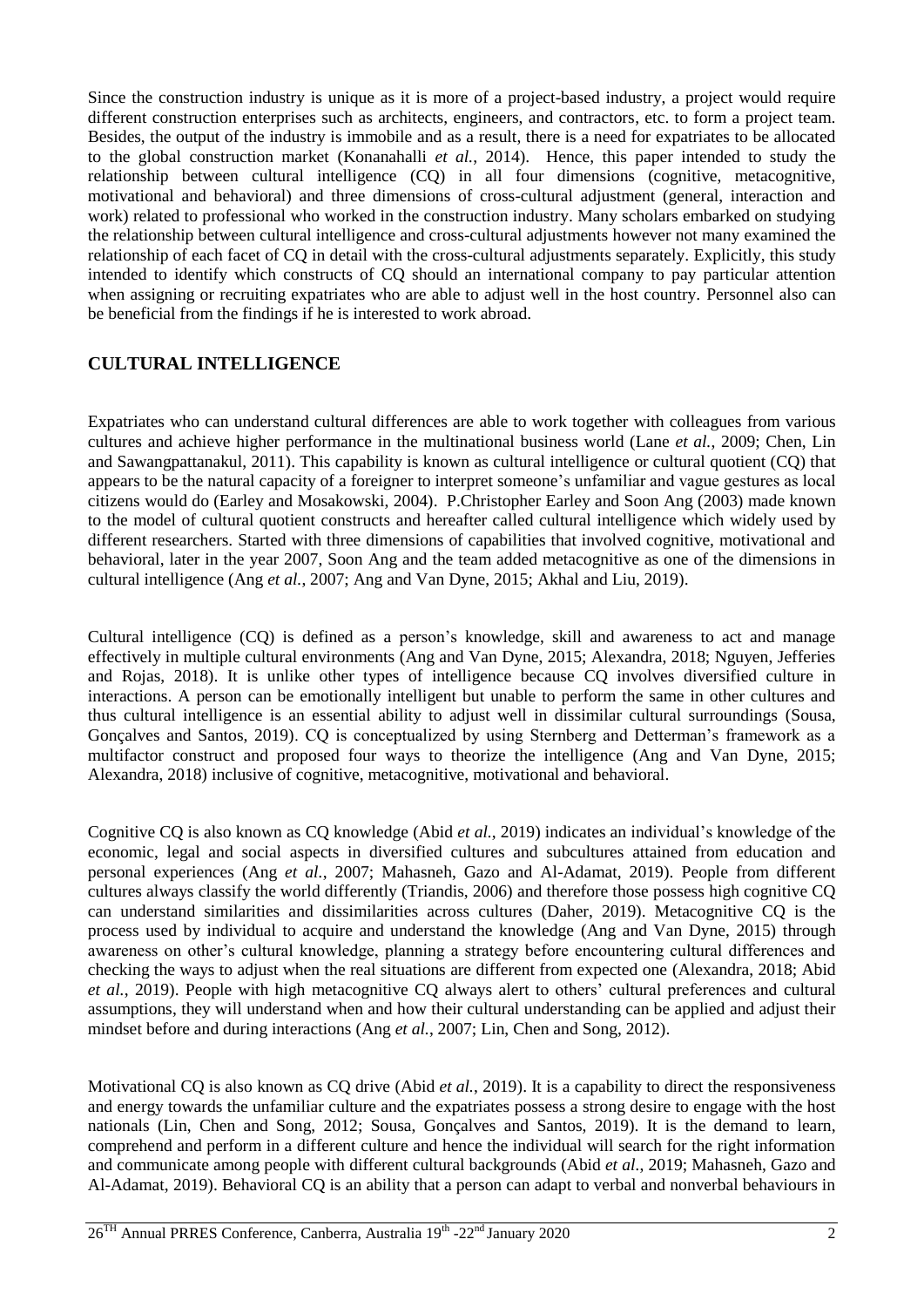different cultural contexts (Alexandra, 2018; Daher, 2019). This includes appropriate tone and content, body languages and facial expressions (Mahasneh, Gazo and Al-Adamat, 2019). Hence behavioral CQ focusses on the action and known as CQ action (Ang and Van Dyne, 2015; Abid *et al.*, 2019). This CQ allows an individual to be flexible when interacting with others from distinct background (Huff, Song and Gresch, 2014).

## **CROSS-CULTURAL ADJUSTMENT**

Cross-cultural adjustment started by Lysgaard in the year 1955 and later added by Oberg in the year 1960 with the introduction of culture shock (Black, 1990). Black (1988) defined cross-cultural adjustment as a psychological result linked to the adaptation, which implies the degree of convenience one feels in his new position and the degree one feels adjusted to the role demands. Black's model has been widely recognized and utilised which including general adjustment, interaction adjustment and work adjustment (Lin, Chen and Song, 2012) after he found empirical evidence that the expatriates can adjust to the general environment and also adjust to interacting with host nationals and work responsibilities (Black, 1990).

General adjustment involves expatriate's daily life which is food, health care, living condition, transportation, shopping, and the cost of living (Wu and Ang, 2011; Lin, Chen and Song, 2012). This facet deals with the expatriate's general comfort on the overall adjustment to the host cultural environment (Takeuchi and Chen, 2013; Konanahalli *et al.*, 2014). Interaction adjustment focuses on the level of convenience that people encounter when socializing in both work and non-work settings with the host country nationals (Wu and Ang, 2011; Akhal and Liu, 2019). Work adjustment includes adjusting oneself to the work roles, job responsibilities and work situation. It is a work-related variable and is thought to be the simplest of all three facets if there are parallels between the parent and the subsidiary company in the host country (Takeuchi and Chen, 2013; Konanahalli *et al.*, 2014). Previous research suggested that expatriation failure mainly caused by the adjustment rather than technical expertise (Wu and Ang, 2011) as an expatriate only encounters little stress if he feels comfortable in the host country (Huff, Song and Gresch, 2014).

# **METHODOLOGY**

### **Sample and data collection**

The research population for this study consisted of expatriates who are professionals such as project managers, architects, engineers, quantity surveyors, and directors or associate directors from the construction-related companies. As long as the professional is working outside their home country, they are considered as the target respondents in the study. The questionnaire was developed to collect data for this study. Since most of the expatriates are based overseas and have access to the internet, hence web survey was used in this study.

The respondents were identified through convenient sampling method, mainly was collected through LinkedIn, the world's largest professional network (LinkedIn Corporation, 2019). LinkedIn platform is a professional networking where employers posting jobs and job seekers posting their curriculum vitae, hence the profile of the respondents could be studied before the invitation to participate in the questionnaire was sent. The cover message addressed clearly the target respondents in the study during the internet invitation. Data from this study were collected from 124 participants, however, 8 participants were excluded by reason of either they were not working in the construction industry or they were not working in the host country, leaving 116 participants for analysis. The demographic data of respondents were presented in Table 1.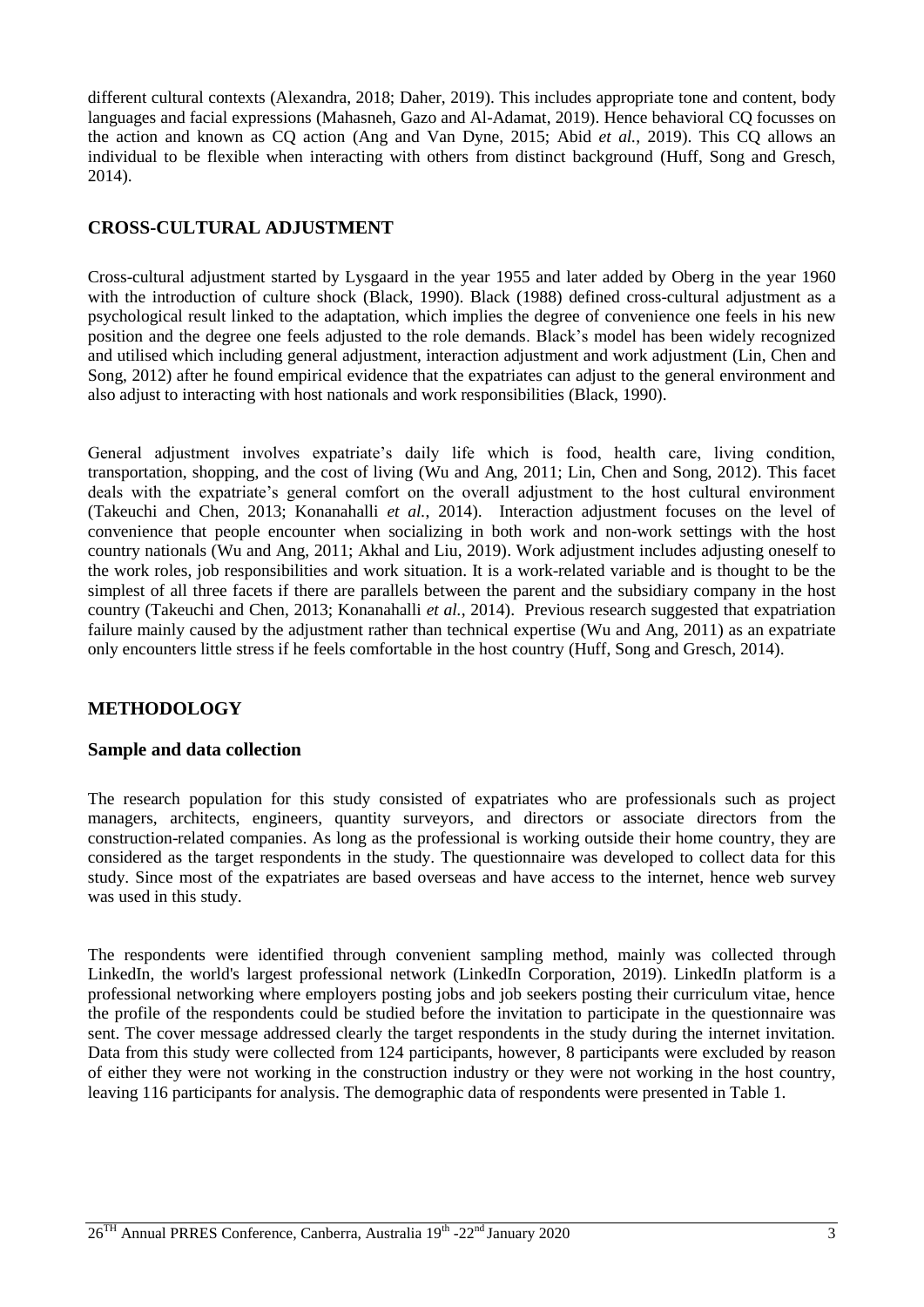| <b>Variables</b>                  | (%)    | <b>Variables</b>                      | (%)    |
|-----------------------------------|--------|---------------------------------------|--------|
| Gender                            |        | No. of years stay in the host country |        |
| Male                              | 76.70% | $<$ 3 years                           | 32.76% |
| Female                            | 23.30% | 3-6 years                             | 20.69% |
| Position                          |        | 6-9 years                             | 19.83% |
| Director/Associate Director       | 15.52% | 9-12 years                            | 12.93% |
| Project manager/ /Site Supervisor | 9.48%  | $> 12$ years                          | 13.79% |
| Architect/Engineer                | 8.63%  | Birth country based on continents     |        |
| Quantity surveyor/Cost Engineer   | 59.48% | Africa                                | 6.03%  |
| Others                            | 6.89%  | Asia                                  | 70.69% |
|                                   |        | Australia and Oceania                 | 1.72%  |
|                                   |        | Europe                                | 18.97% |
|                                   |        | Northern America                      | 1.72%  |
|                                   |        | South America                         | 0.87%  |
|                                   |        |                                       |        |

### **Table 1: Demographic details (N=116)**

### **Cultural intelligence and cross-cultural adjustment measures**

Cultural Intelligence Scale (CQS) developed by Ang et al. (2007) to measure culture intelligence consisting of 20 items involves metacognitive CQ (4 items), cognitive CQ (6 items), motivational CQ (5 items), and behavioral CQ (5 items) on a 7 point Likert scale (1= Strongly disagree,  $7 =$  strongly agree) was used. This CQS is widely used by different researchers. However, the cross-cultural adjustments were measured using scales developed by Black and Stephens (1989) which was extensively used and cited by loads of researchers. The cross-cultural adjustment measures comprise of 14 variables represented general adjustment (7 items), interaction adjustment (4 items) and work adjustment (3 items). The variables were rated on a 7 point Likert scale ranging from 1 (very unadjusted) to 7 (very adjusted).

# **Hypotheses**

The purpose of this study is to examine the relationship between cultural intelligence and cross-cultural adjustment of expatriates in the construction industry. CQ is an individual's ability to adapt to a new cultural environment, hence individuals who have high CQ are expected to adjust better in the host country (Gu, 2015). From the research by Nguyen, Jefferies and Rojas (2018), cultural intelligence was identified to be a crucial personal characteristic to have in order to achieve better intercultural adjustment. Hence, hypothesis 1 was developed as below:

*Hypothesis 1: There is a positive relationship between cultural intelligence and cross-cultural adjustment of expatriates in the construction industry*

Each cultural intelligence constructs was tested with cross-cultural adjustment. A person with high metacognitive CQ will have high consciousness on others' cultural preferences before and during interactions as it reflects the individuals in acquiring and understanding host cultural knowledge (Ang *et al.*, 2007). This ability enables one to be open and sensitive when dealing with people, places, and events between different cultures, hence it can be considered to increase adjustment level to the new cultures (Wu and Ang, 2011; Gu, 2015) and hence hypothesis 2 was developed as below:

*Hypothesis 2: Metacognitive CQ in all its dimensions significantly influences general adjustment, interaction adjustment and work adjustment.*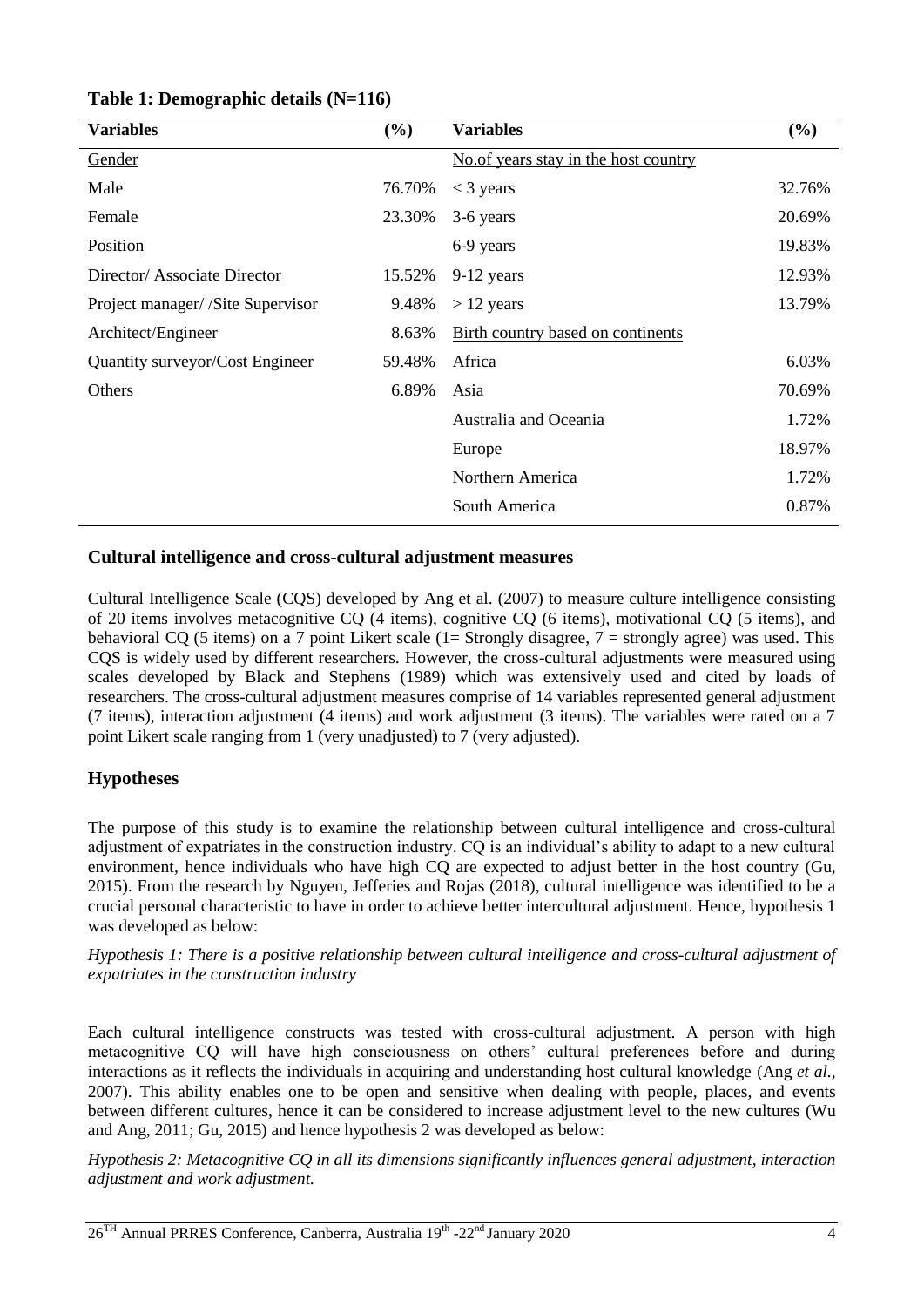Triandis (2006) highlighted that a person with high cognitive CQ will have knowledge of economic, legal and social systems in different culture and therefore can compare and reflect on their own culture and hence they are more likely to adjust to the new cultures. This CQ is a pre-requisite for cross-cultural adjustment as it helps an individual to interact and act competently within the intercultural environment. A person's knowledge of cultural diversify affects him regularly in both work and non-work circumstances (Konanahalli *et al.*, 2014) and therefore cognitive CQ can influence cross-cultural adjustments significantly.

*Hypothesis 3: Cognitive CQ in all its dimensions significantly influences general adjustment, interaction adjustment and work adjustment.*

The higher the motivational CQ, the higher the general, interaction and work adjustment because motivational CQ emphasizes the interest in learning about cultural variations. This facet represents the ability of an individual to learn about and function in culturally varied environments. Those who have higher motivational CQ tend to adjust better due to the personal motivation to gain the necessary knowledge (Akhal and Liu, 2019). Daher (2019) reported that research carried by Templer, Tay, and Chandrasekar (2006) demonstrated a significant relationship between motivational CQ and work adaptation.

*Hypothesis 4: Motivational CQ in all its dimensions significantly influences general adjustment, interaction adjustment and work adjustment.*

An individual interacts with host nationals appropriately using verbal and non-verbal actions considered to be equipped with behavioral CQ. To understand cultural differences, it is important to be able to show the right verbal and non-verbal actions in order to exhibit culturally appropriate tones, gestures and facial expressions (Black, 1990). Hence, a person with high behavioral CQ is able to make positive impressions and develop better cross-cultural relations. As a consequence, behavioral CQ is connected positively with expatriate adjustments (Ang *et al.*, 2007; Daher, 2019).

*Hypothesis 5: Behavioral CQ in all its dimensions significantly influences general adjustment, interaction adjustment and work adjustment.*

# **RESULTS AND DISCUSSIONS**

### **Reliability Analysis**

Reliability analysis was tested by using Cronbach's Alpha. 20 items cultural intelligence and 14 items crosscultural adjustments had been tested and shown in Table 2. Both Cronbach's coefficient  $\alpha$  achieved more than 0.90 which considered excellent according to the Cronbach's Alpha rule of thumb (George and Mallery, 2003). Internal consistency for each constructs themselves in the cultural intelligence and adjustment had satisfactory alpha values which were  $\alpha = .912$  for metacognitive,  $\alpha = .888$  for cognitive,  $\alpha = .932$  for motivational,  $\alpha$  = .898 for behavioral. Cronbach's Alpha for three dimensions of adjustment also indicating satisfactory internal consistency including general adjustment,  $\alpha = .955$ , interaction adjustment,  $\alpha = .940$ and work adjustment,  $\alpha = 957$ . All the values were greater than.70 cut-off value as per the rule of thumb.

### **Correlations between Cultural Intelligence and Cross-cultural Adjustment**

*H1* states that there is a positive relationship between cultural intelligence and cross-cultural adjustment of expatriates in the construction industry. A nonparametric Spearman's rank correlation was adopted to test the correlations between cultural intelligence and the adjustment. The result in Table 3 showed that all four CQ facets were positively related with all three dimensions of adjustment, indicating that individuals with higher levels of CQ tended to have a better adjustment in the host country (Wood and St. Peters, 2014; Wang, 2016) and hence accepted the null hypothesis.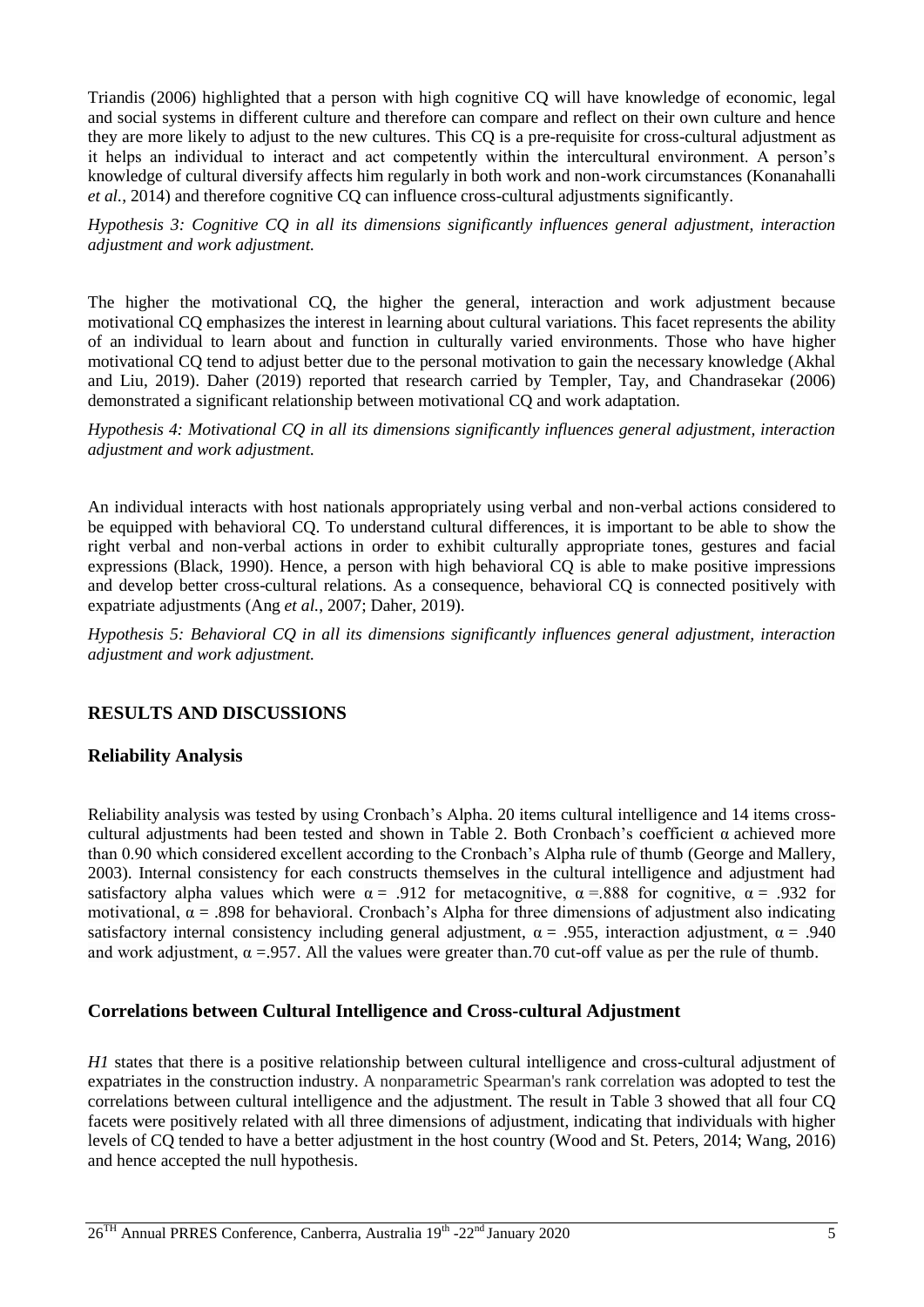| <b>Variables</b><br><b>Cronbach's Alpha</b> |       | N of Items     |
|---------------------------------------------|-------|----------------|
| <b>Cultural Intelligence</b>                | 0.933 | 20             |
| Metacognitive                               | 0.912 | $\overline{4}$ |
| Cognitive                                   | 0.888 | 6              |
| Motivational                                | 0.932 | 5              |
| Behavioral                                  | 0.898 | 5              |
| <b>Cultural Adjustment</b>                  | 0.970 | 14             |
| General adjustment                          | 0.955 | 7              |
| Interaction adjustment                      | 0.940 | $\overline{4}$ |
| Work adjustment                             | 0.957 | 3              |

# **Table 2: Reliability Statistics for Cultural Intelligence and Cross-cultural Adjustment**

### **Table 3: Descriptive Statistic and Correlations between CQ and Cross-cultural Adjustment**

| Variables                 | Mean | <b>SD</b> |          | 2        | 3        | 4       | 5        | 6        | $\tau$ |
|---------------------------|------|-----------|----------|----------|----------|---------|----------|----------|--------|
| 1.Metacognitive           | 5.69 | 0.96      |          |          |          |         |          |          |        |
| 2. Cognitive              | 5.09 | 1.03      | $.481**$ |          |          |         |          |          |        |
| 3. Motivational           | 5.65 | 0.98      | $.548**$ | $.490**$ |          |         |          |          |        |
| 4. Behavioral             | 5.22 | 1.03      | $.466**$ | $.400**$ | $.467**$ |         |          |          |        |
| 5. General Adjustment     | 5.59 | 1.12      | $277**$  | 0.175    | $.358**$ | 0.103   |          |          |        |
| 6. Interaction Adjustment | 5.42 | 1.22      | $.185*$  | $.279**$ | $.415**$ | $.189*$ | $.722**$ |          |        |
| 7. Work Adjustment        | 5.74 | 1.14      | $.265**$ | $.206*$  | $.404**$ | 0.145   | $.790**$ | $.667**$ |        |

*Notes: N=116*

*\*Correlation is significant at the 0.05 level*

*\*\*Correlation is significant at the 0.01 level*

*H2* states that metacognitive CO in all its dimensions significantly influences general adjustment (*r*<sub>*s*</sub>=.277, p=.003), interaction adjustment ( $r_s$  =.185, p=.047) and work adjustment ( $r_s$  =.265, p=.004). Accordingly, the hypothesis was supported showing that when one has more awareness of cultural knowledge who always updating his knowledge will tend to adjust better in the host country (Gu, 2015; Akhal and Liu, 2019). Correlation between 4 facets metacognitive CQ and 14 items of expatriate adjustment were tested individually as shown in Table 4.

The awareness of the cultural knowledge used when interacting with people from different cultural background (MC1) is significantly influencing the adjustment on food (GA3), shopping (GA4) and cost of living (GA5). However, adjustment of cultural knowledge when interacting with people from a culture that is unfamiliar (MC2) is highly affecting the adjustment on the living condition (GA1), housing condition (GA2) and entertainment or recreation facilities and opportunities (GA6). Besides, this ability (MC2) also highly associated with interaction with host nationals on a day-to-day basis (IA2) and outside the work (IA3), and correlated significantly with speaking with host nationals (IA4) if referring to the information from Table 4. MC2 appeared to be the most important metacognitive associated with cross-cultural adjustment when all three work adjustments also found highly correlated with it.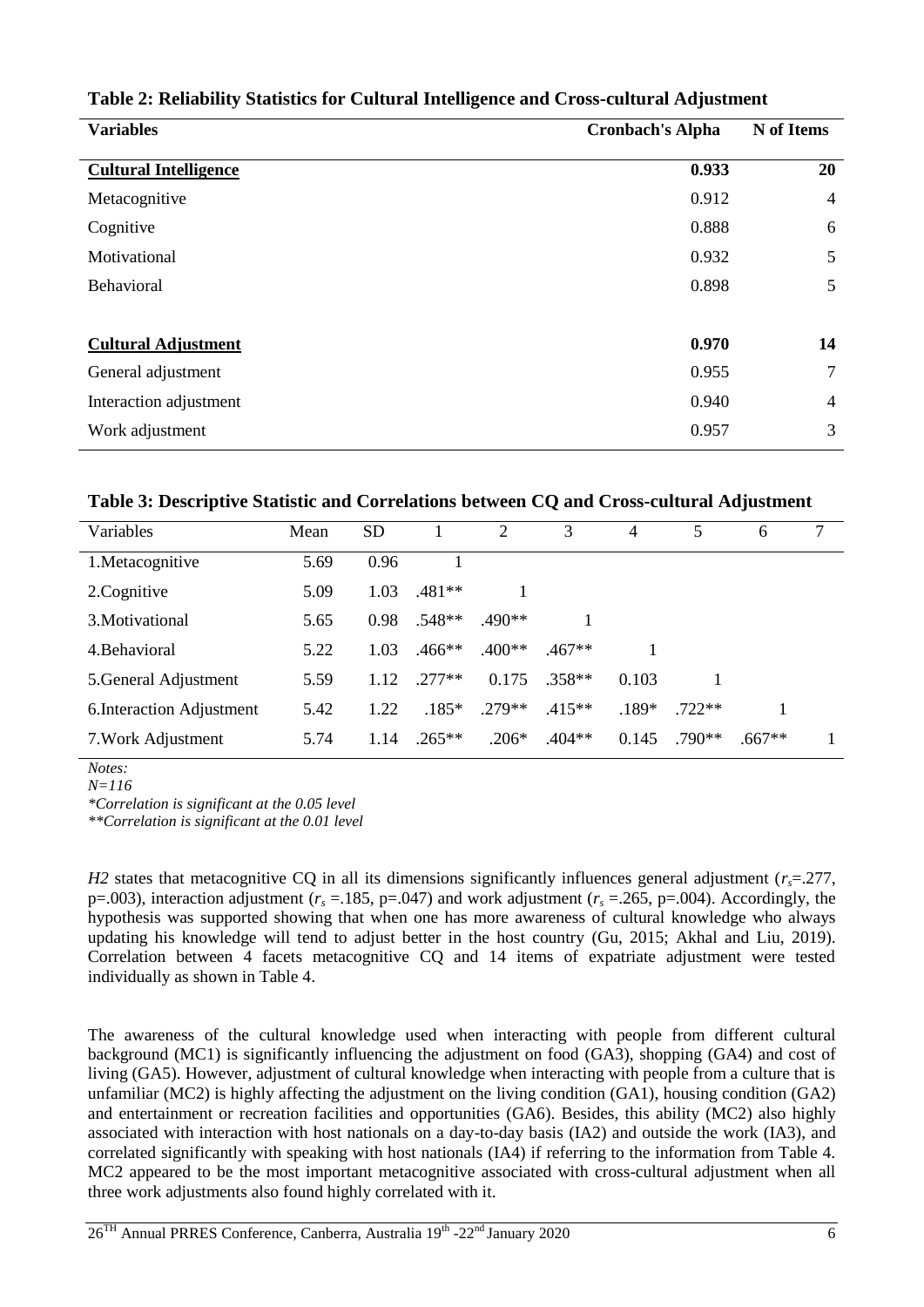|                 | MC1      | MC <sub>2</sub> | MC <sub>3</sub> | MC4      |
|-----------------|----------|-----------------|-----------------|----------|
| GA1             | .286**   | $.420**$        | $.247**$        | $.227*$  |
| GA <sub>2</sub> | $.363**$ | $.404**$        | $.281**$        | .278**   |
| GA3             | .249**   | $.213*$         | .164            | $.204*$  |
| GA4             | $.305**$ | $.253**$        | $.187*$         | $.229*$  |
| GA5             | $.304**$ | $.254**$        | .198*           | $.291**$ |
| GA6             | $.240**$ | $.368**$        | $.238*$         | .279**   |
| GA7             | .075     | .180            | .129            | .130     |
| IA1             | .127     | .137            | .098            | .124     |
| IA <sub>2</sub> | .199*    | $.276**$        | $.257**$        | .175     |
| IA3             | .166     | $.237*$         | $.231*$         | $.188*$  |
| IA4             | $.226*$  | $.307**$        | $.275**$        | .178     |
| WA1             | $.224*$  | .359**          | $.230*$         | $.219*$  |
| WA <sub>2</sub> | $.245**$ | $.355**$        | $.243**$        | $.274**$ |
| WA3             | $.274**$ | $.374**$        | $.231*$         | $.236*$  |

**Table 4: Correlation between Metacognitive CQ and Cross-cultural Adjustment**

*Notes:* 

*N=116; \*correlation is significant at the 0.05 level; \*\*correlation is significant at the 0.01 level; MC = Metacognitive CQ, detailed explanation refers to Appendix I; GA = General adjustment; GA1 = Living condition in general; GA2 = Housing conditions; GA3 = Food; GA4 = Shopping; GA5 = Cost of living; GA6 = Entertainment/recreation facilities and opportunities; GA7 = Health care facilities; IA = Interaction adjustment; IA1 = Socializing with host nationals; IA2 = Interacting with host nationals on a day-to-day basis; IA3= Interacting with host nationals outside of work; IA4 = Speaking with host nationals; WA = Work adjustment; WA1 = Specific job responsibilities; WA2 = Performance standards and expectations; WA3 = Supervisory responsibility* 

Despite the fact in general, metacognitive CQ is significantly associated with all three dimensions of crosscultural adjustment, however, it was clear that no metacognitive CQ had a significant association with socializing with host nationals (IA1) as shown in Table 4. This is quite a surprising finding as metacognitive CQ reflects as an individual's mind to acquire and understand cultural knowledge (Ang and Van Dyne, 2015) but the result showed that this CQ was not significantly related to socializing with host nationals.

*H3* states that cognitive CQ in all its dimensions significantly influences general adjustment, interaction adjustment and work adjustment has been rejected. From Table 3, cognitive CQ only significantly correlated with interaction adjustment ( $r_s = .279$ , p=.002) and work adjustment ( $r_s = .206$ , p=.027). According to Lin, Chen and Song (2012), people with higher cognitive CQ are better in interacting with those from a different culture. Cognitive CQ was found to be no significant association with general adjustments which was contradicted with the previous study. Cognitive CQ reflects general knowledge and the structure of cultural knowledge gained from experience and formal education (Ang *et al.*, 2007), including knowledge of the economic, legal, and social systems of a different culture (Triandis, 2006). Those with high cognitive CQ understand the similarities and differences across the cultures (Ramalu *et al.*, 2010). Table 5 showed the results of the cognitive CQ constructs tested separately with general adjustment, interaction adjustment and work adjustment. Among six (6) facets of cognitive CQ, only three (3) are significantly associated with interaction and work adjustment. The knowledge of the marriage system (COG4), arts and crafts (COG5) and rules for expressing nonverbal behaviors of other cultures (COG6) appeared to be highly associated with interaction adjustment and work adjustment in overall.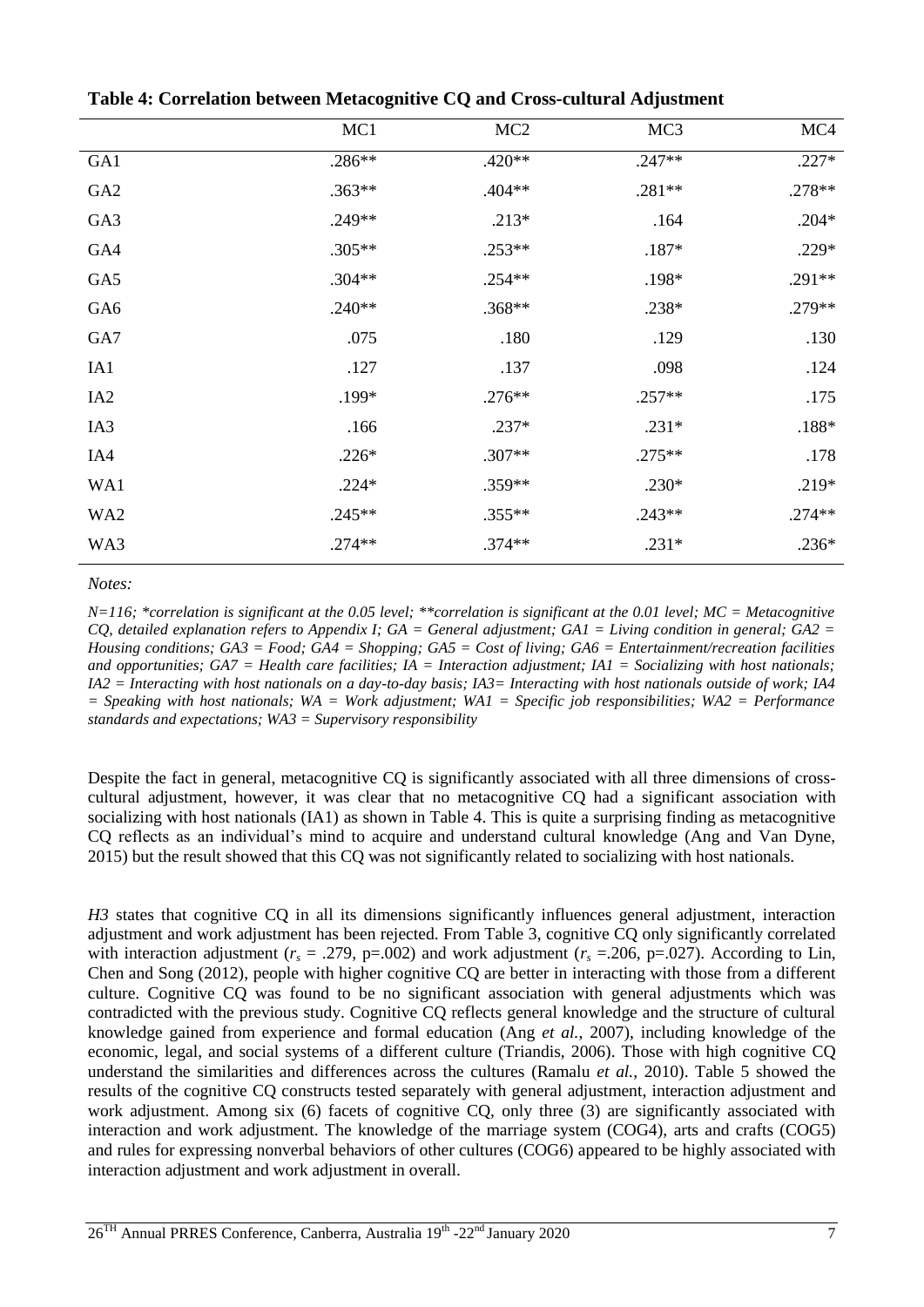|                 | COG1    | COG2     | COG <sub>3</sub> | COG <sub>4</sub> | COG5     | COG <sub>6</sub> |
|-----------------|---------|----------|------------------|------------------|----------|------------------|
| GA1             | .142    | $-.088$  | .122             | $.184*$          | .101     | .140             |
| GA <sub>2</sub> | $.195*$ | $-.051$  | .146             | .218*            | .154     | .169             |
| GA3             | .144    | $-.008$  | .070             | .140             | .165     | .121             |
| GA4             | .139    | $-0.019$ | .102             | .150             | $.186*$  | .156             |
| GA5             | .124    | $-.027$  | .092             | .130             | .157     | .182             |
| GA6             | .096    | $-.015$  | .063             | .129             | .165     | $.201*$          |
| GA7             | .047    | $.269**$ | .154             | .281**           | $.284**$ | $.209*$          |
| IA1             | .115    | .076     | .181             | $.257**$         | $.257**$ | $.236*$          |
| IA <sub>2</sub> | .151    | $-0.018$ | $.228*$          | $.235*$          | $.225*$  | $.242**$         |
| IA3             | $.206*$ | .072     | $.232*$          | $.297**$         | .295**   | $.302**$         |
| IA4             | .146    | .072     | $.210*$          | .286**           | $.247**$ | .289**           |
| WA1             | .127    | $-.038$  | .172             | $.192*$          | .195*    | $.185*$          |
| WA2             | .172    | $-.018$  | $.208*$          | $.268**$         | $.225*$  | $.231*$          |
| WA3             | .157    | $-0.036$ | $.219*$          | $.254**$         | $.220*$  | $.217*$          |

**Table 5: Correlation between Cognitive CQ and Cross-cultural Adjustment**

*Notes:* 

*N=116; \*correlation is significant at the 0.05 level; \*\*correlation is significant at the 0.01 level; COG = Cognitive CQ, detailed explanation refers to Appendix I; GA = General adjustment; GA1 = Living condition in general; GA2 = Housing conditions; GA3 = Food; GA4 = Shopping; GA5 = Cost of living; GA6 = Entertainment/recreation facilities and opportunities; GA7 = Health care facilities; IA = Interaction adjustment; IA1 = Socializing with host nationals; IA2 = Interacting with host nationals on a day-to-day basis; IA3= Interacting with host nationals outside of work; IA4 = Speaking with host nationals; WA = Work adjustment; WA1 = Specific job responsibilities; WA2 = Performance standards and expectations; WA3 = Supervisory responsibility* 

Similar to the findings in the majority of the previous studies, motivational CQ was significantly associated with all three dimensions of adjustment, general  $(r_s = .358, p = .000)$ , interaction  $(r_s = .415, p = .000)$  and work adjustment  $(r_s = .404, p = .000)$ . Accordingly, *H4* was supported and the motivational CQ established the strongest relationship with expatriate adjustments. The finding as shown in Table 6 suggested that expatriates who love to discover and understand diverse cultures, and who had higher self-confidence in adapting to new environments adjusted better to work, life, and social demands in foreign assignments (Ang *et al.*, 2007). General adjustment to living condition (GA1) and housing condition (GA2) and work adjustment to the specific job responsibilities (WA1) were highly associated with the enjoyment of interacting with people from different cultures (MOT1). The confidence to be familiar with shopping conditions in a different culture (MOT5) is highly correlated with general adjustment on food (GA3), shopping (GA4), cost of living (GA5), entertainment or recreation facilities (GA6) and work adjustment on performance standards and expectations (WA2). However, the confidence of the individual to be able to socialize with locals in a culture that is unfamiliar (MOT2) is significantly affecting all the interaction adjustments (IA1,IA2,IA and IA4) and general adjustment on health facilities (GA7).

*H5* states that behavioral CQ in all its dimensions significantly influences general adjustment, interaction adjustment and work adjustment has been rejected. Behavioral CQ only significantly correlated with interaction adjustment ( $r_s = .189$ , p=.042) at the 0.05 level. This result was in line with the findings by Akhal and Liu (2019) but was different from the findings by Ang *et al.* (2007) and Konanahalli *et al.* (2014). A person with high CQ in behaviour supposed to be flexible and the flexibility should be correlated with general interaction and work adjustment (Gu, 2015). According to Table 7, it was noticed that one varies the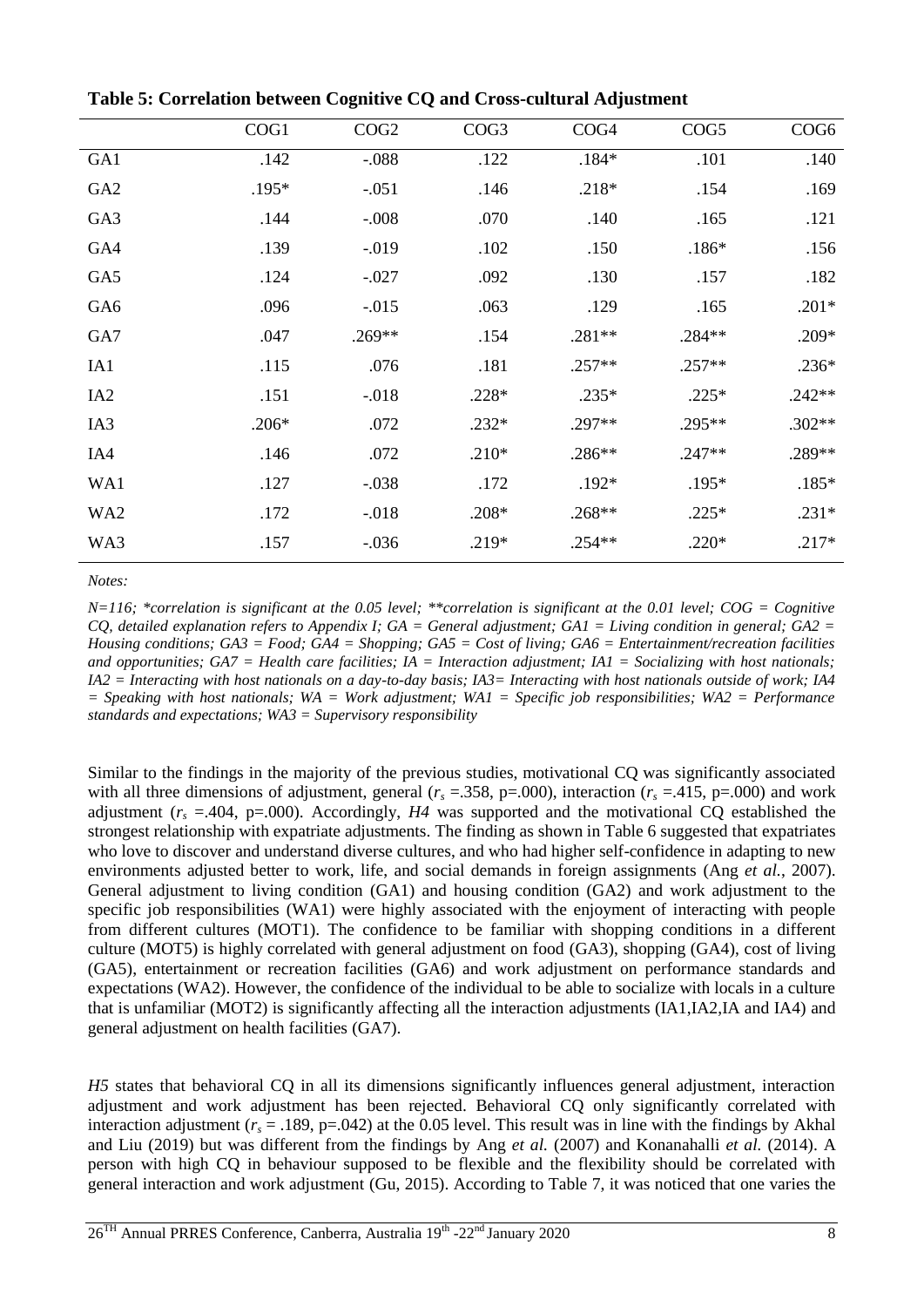rate of speaking when a cross-cultural situation requires it (BEH3) has been the most significant behavioral CQ that associates with expatriate adjustment mainly on interaction and work adjustment. Change verbal and nonverbal behavior (BEH1), pause and silence differently (BEH2) and alter facial expressions (BEH4) were generally less significantly affecting the expatriate adjustment.

|                 | MOT1      | MOT <sub>2</sub> | MOT3     | MOT4     | MOT <sub>5</sub> |
|-----------------|-----------|------------------|----------|----------|------------------|
| GA1             | $.415***$ | $.377**$         | .385**   | $.260**$ | .411**           |
| GA <sub>2</sub> | $.422**$  | .405**           | $.373**$ | $.270**$ | $.416**$         |
| GA3             | $.300**$  | $.265***$        | $.200*$  | $.192*$  | $.403**$         |
| GA4             | $.247**$  | $.235*$          | .197*    | .113     | $.317**$         |
| GA5             | $.351**$  | $.318**$         | $.252**$ | $.191*$  | $.353**$         |
| GA6             | $.268**$  | $.307**$         | $.240**$ | $.196*$  | $.319**$         |
| GA7             | $.192*$   | $.276**$         | .153     | .064     | $.220*$          |
| IA1             | $.334**$  | .449**           | $.268**$ | .143     | $.300**$         |
| IA <sub>2</sub> | $.446**$  | $.453**$         | $.316**$ | $.268**$ | $.426**$         |
| IA3             | $.416**$  | .493**           | $.306**$ | $.238**$ | $.403**$         |
| IA4             | $.414**$  | $.504**$         | .382**   | $.318**$ | .388**           |
| WA1             | $.406**$  | .400**           | $.294**$ | $.250**$ | .400**           |
| WA <sub>2</sub> | $.347**$  | $.375**$         | $.229*$  | $.221*$  | $.430**$         |
| WA3             | .391**    | .419**           | $.332**$ | $.240**$ | .389**           |

**Table 6: Correlation between Motivational CQ and Cross-cultural Adjustment**

*Notes:* 

*N=116; \*correlation is significant at the 0.05 level; \*\*correlation is significant at the 0.01 level; MOT = Motivational CQ, detailed explanation refers to Appendix I; GA = General adjustment; GA1 = Living condition in general; GA2 = Housing conditions; GA3 = Food; GA4 = Shopping; GA5 = Cost of living; GA6 = Entertainment/recreation facilities and opportunities; GA7 = Health care facilities; IA = Interaction adjustment; IA1 = Socializing with host nationals; IA2 = Interacting with host nationals on a day-to-day basis; IA3= Interacting with host nationals outside of work; IA4 = Speaking with host nationals; WA = Work adjustment; WA1 = Specific job responsibilities; WA2 = Performance standards and expectations; WA3 = Supervisory responsibility* 

# **CONCLUSION**

In conclusion, this study found that among twenty (20) items of cultural intelligence, there are some constructs highly associated with cross-cultural adjustments and should be paid attention by international companies when they intend to allocate staffs to work abroad or an expatriate who plans to work in a foreign country, which including the following:

- a) Adjust cultural knowledge when interact with people from an unfamiliar culture
- b) Knowledge on the marriage systems, arts and crafts of other cultures
- c) Knowledge on the rules for expressing nonverbal behaviors in other cultures
- d) Confidence level in socializing with locals from an unfamiliar culture
- e) Confidence level in accustomed to the shopping conditions in a different culture
- f) Able to vary the rate of speaking when a cross-cultural situation requires it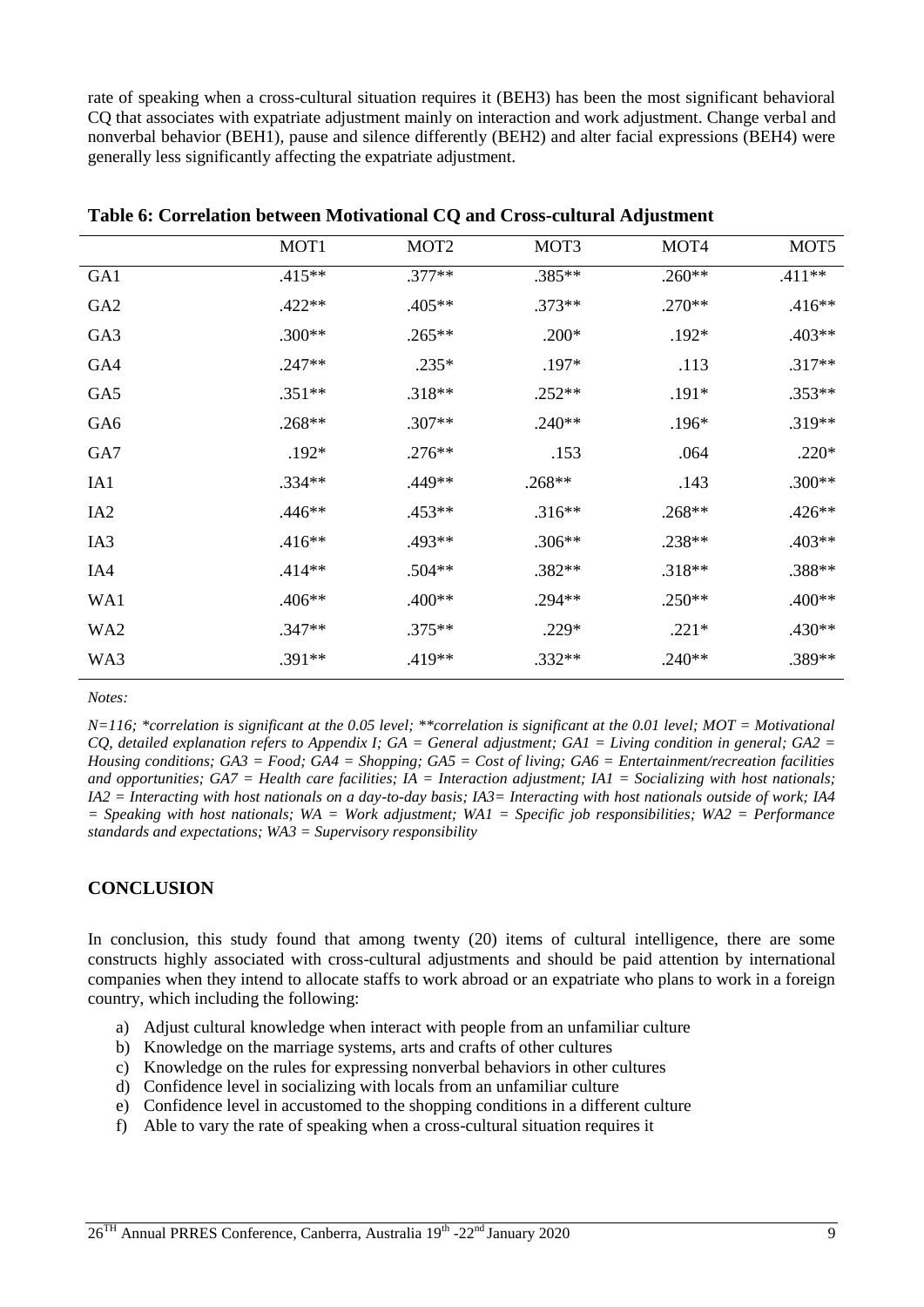|                 | BEH1     | BEH <sub>2</sub> | BEH <sub>3</sub> | BEH4    | BEH <sub>5</sub> |
|-----------------|----------|------------------|------------------|---------|------------------|
| GA1             | $.191*$  | .145             | .156             | .045    | .083             |
| GA <sub>2</sub> | $.243**$ | .175             | $.232*$          | .112    | .125             |
| GA3             | .155     | .112             | .195*            | .065    | .067.            |
| GA4             | .149     | .093             | .176             | .064    | .54              |
| GA5             | $.281*$  | .130             | .179             | .065    | .001             |
| GA6             | .138     | .175             | $.223*$          | .103    | .084             |
| GA7             | .011     | .089             | .076             | $-.072$ | $-.004$          |
| IA1             | .085     | .178             | $.226*$          | .099    | .078             |
| IA <sub>2</sub> | .168     | .164             | .285**           | .118    | .151             |
| IA3             | .141     | $.231*$          | $.245**$         | .104    | .179             |
| IA4             | $.222*$  | $.200*$          | $.306**$         | .103    | .169             |
| WA1             | .151     | .112             | .286**           | .117    | .081             |
| WA2             | .131     | .127             | $.209*$          | .124    | .108             |
| WA3             | .182     | .126             | $.255**$         | .154    | .107             |

**Table 7: Correlation between Behavioral CQ and Cross-cultural Adjustment**

*Notes:* 

*N=116; \*correlation is significant at the 0.05 level; \*\*correlation is significant at the 0.01 level; BEH = Behavioral CQ, detailed explanation refers to Appendix I; GA = General adjustment; GA1 = Living condition in general; GA2 = Housing conditions; GA3 = Food; GA4 = Shopping; GA5 = Cost of living; GA6 = Entertainment/recreation facilities and opportunities; GA7 = Health care facilities; IA = Interaction adjustment; IA1 = Socializing with host nationals; IA2 = Interacting with host nationals on a day-to-day basis; IA3= Interacting with host nationals outside of work; IA4 = Speaking with host nationals; WA = Work adjustment; WA1 = Specific job responsibilities; WA2 = Performance standards and expectations; WA3 = Supervisory responsibility* 

Overall, the motivational CQ appeared to be the strongest association with all three facets of adjustment, namely general, interaction and work adjustment. This CQ drives the expatriates to engage with others and the desire to adapt to other cultures (Ang *et al.*, 2007). Motivational CQ includes enhancement where expatriates wanted to feel good about them, improvement where they wanted to expand themselves, and continuity which was the need for continuousness and expectedness in life and these components managed to drive the expatriates to adapt to a new cultural setting (Ramalu *et al.*, 2012). Given the interrelationships among CQ and cross-cultural adjustments, the findings identified the most critical constructs in CQ that significantly associated with cross-cultural adjustments among the construction expatriates. Hence, multinational companies can consider giving more attention to the specific constructs in relation to the training programs or used by the expatriates in self-development so they can be better in adjusting in new culture settings.

This paper investigated the correlations between the cultural intelligence and cross-cultural adjustments among 116 professionals in the construction industry and overall the findings have supported the relationship between the 4 facets of CQ with the 3 dimensions of adjustment. Although this paper contributes to the relationship between cultural intelligence and cross-cultural adjustments, certain limitations should be taken into consideration. The current study did not consider personal characteristics affecting the relationship. Future studies should include a person's background such as gender in relation to the CQ and cross-cultural adjustment and might explore additional moderating factors such as the international experience that link the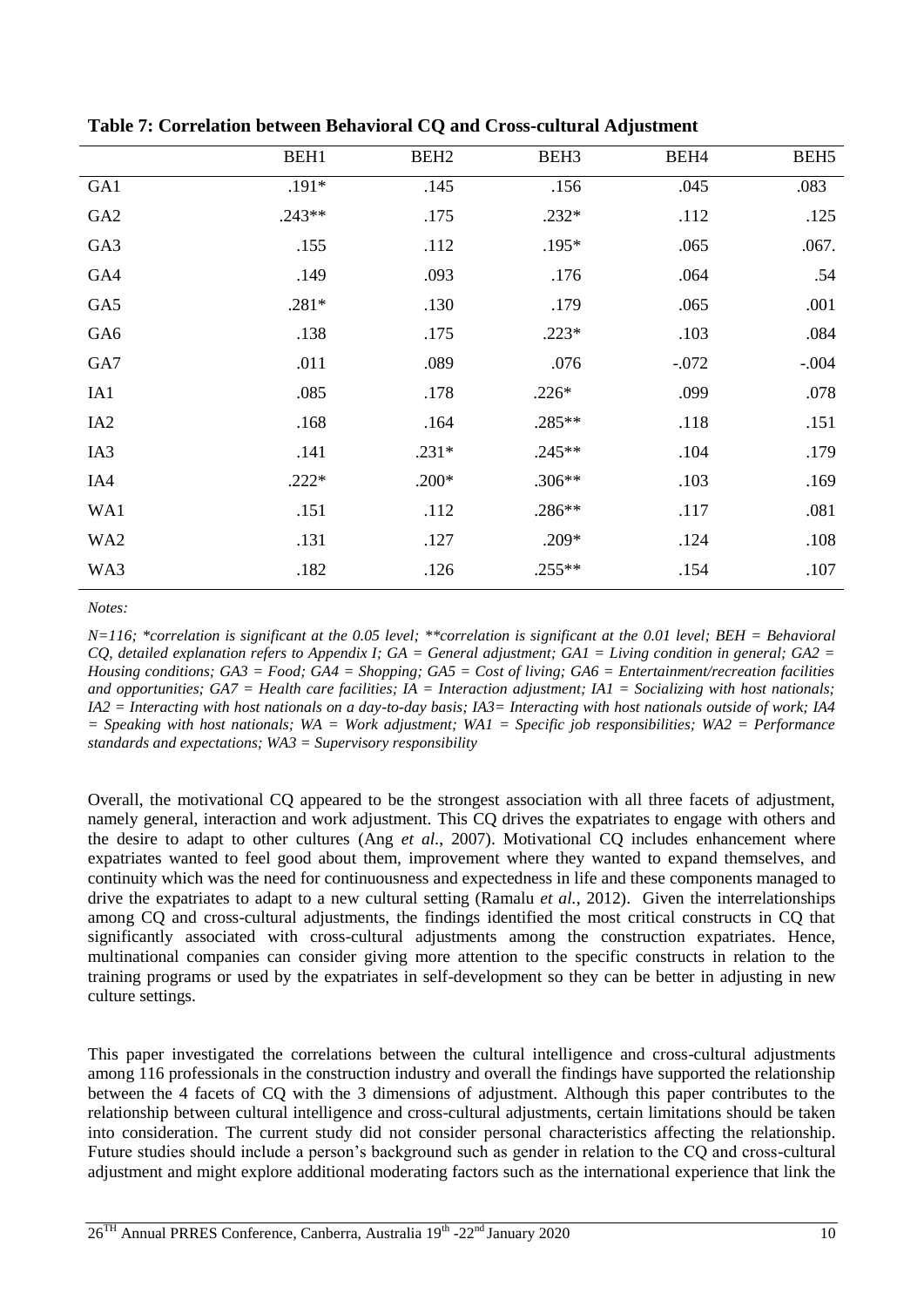CQ and the adjustments. Since all the data was collected through a self-reported questionnaire and the sample size was relatively small, there could be constraints in generalisation.

## **APPENDIX I**

#### **The Cultural Intelligence Scale (CQS)** (Ang *et al.*, 2007)

Metacognitive CQ

MC1 I am conscious of the cultural knowledge I use when interacting with people with different cultural backgrounds.

- MC2 I adjust my cultural knowledge as I interact with people from a culture that is unfamiliar to me.
- MC3 I am conscious of the cultural knowledge I apply to cross-cultural interactions.
- MC4 I check the accuracy of my cultural knowledge as I interact with people from different cultures.

Cognitive CQ

COG1 I know the legal and economic systems of other cultures.

COG2 I know the rules (e.g., vocabulary, grammar) of other languages.

COG3 I know the cultural values and religious beliefs of other cultures.

COG4 I know the marriage systems of other cultures.

COG5 I know the arts and crafts of other cultures.

COG6 I know the rules for expressing nonverbal behaviors in other cultures.

Motivational CQ

MOT1 I enjoy interacting with people from different cultures.

MOT2 I am confident that I can socialize with locals in a culture that is unfamiliar to me.

MOT3 I am sure I can deal with the stresses of adjusting to a culture that is new to me.

MOT4 I enjoy living in cultures that are unfamiliar to me.

MOT5 I am confident that I can get accustomed to the shopping conditions in a different culture.

Behavioral CQ

- BEH1 I change my verbal behavior (e.g., accent, tone) when a cross-cultural interaction requires it.
- BEH2 I use pause and silence differently to suit different cross-cultural situations.

BEH3 I vary the rate of my speaking when a cross-cultural situation requires it.

BEH4 I change my nonverbal behavior when a cross-cultural situation requires it.

BEH5 I alter my facial expressions when a cross-cultural interaction requires it.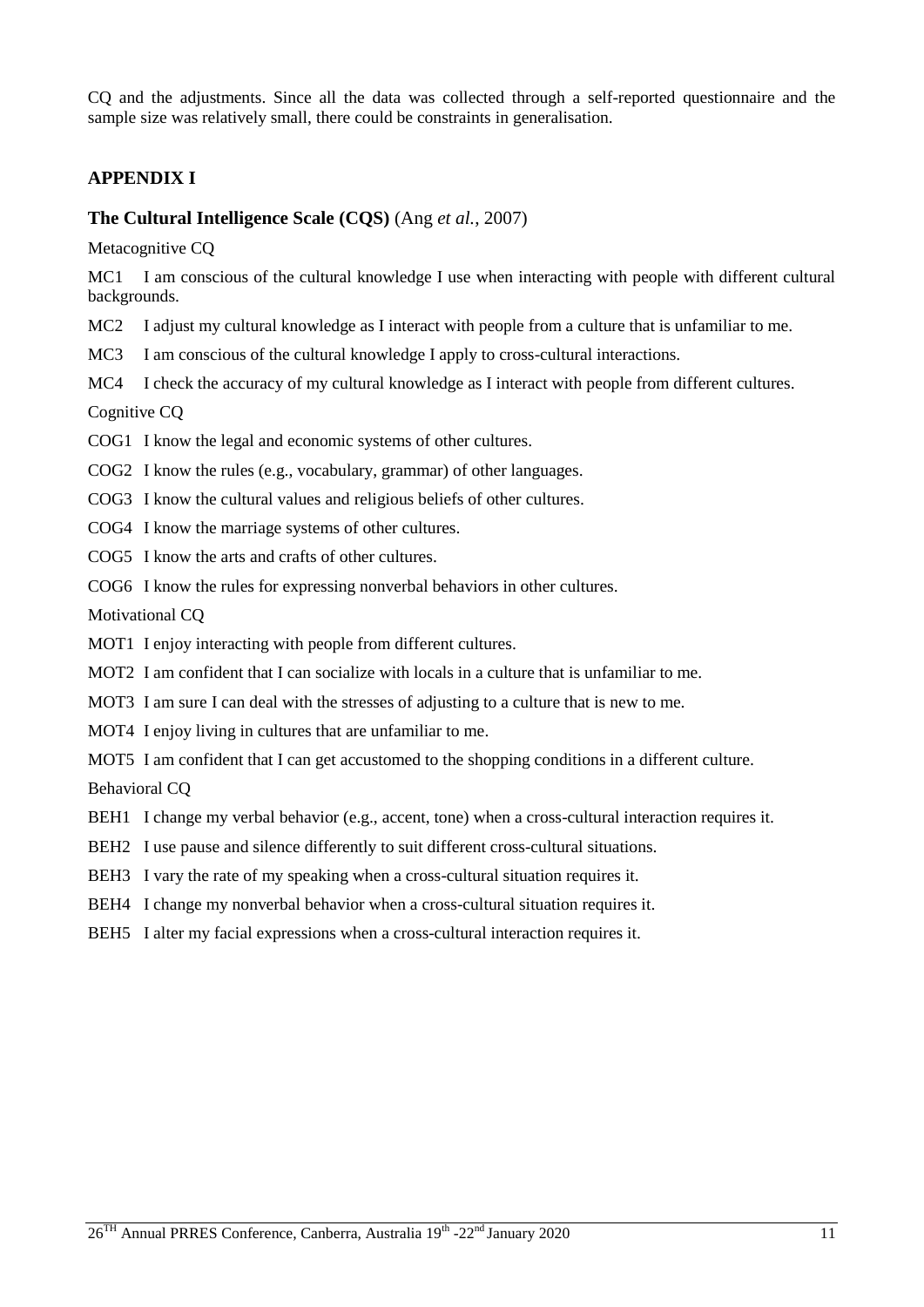### **REFERENCES**

Abid, S. *et al.* (2019) 'The interaction of cultural intelligence, psychological hardiness and academic performance with homesickness among hostel students', *Pakistan Journal Of Social Sciences*, 39(1), pp. 179–188.

Akhal, K. and Liu, S. (2019) 'Cultural intelligence effects on expatriates' adjustment and turnover intentions in Mainland China', *Management Research Review*, 42(7), pp. 818–836. doi: 10.1108/MRR-04-2018-0157.

Alexandra, V. (2018) 'Predicting CQ development in the context of experiential cross-cultural training: The role of social dominance orientation and the propensity to change stereotypes', *Academy of Management Learning and Education*, 17(1), pp. 62–78. doi: 10.5465/amle.2015.0096.

Alon, I. and Higgins, J. M. (2005) 'Global leadership success through emotional and cultural intelligences', *Business Horizons*, 48, pp. 501–512. doi: 10.1016/j.bushor.2005.04.003.

Ang, S. *et al.* (2007) 'Cultural intelligence : Its measurement and effects on cultural judgment and decision making , cultural adaptation and task performance', *Management and Organization Review*, 3(3), pp. 335– 371. doi: 10.1111/j.1740-8784.2007.00082.x.

Ang, S. and Van Dyne, L. (2015) *Handbook of cultural intelligence: theory, measurement, and applications*. reprint. Routledge.

Black, J. S. (1988) 'Work-role transitions: A study of America expatriate managers in Japan', *Journal of International Business Studies*, 19, pp. 277–294. doi: 10.1057/palgrave.jibs.8490383.

Black, J. S. (1990) 'The relationship of personal characteristics with the adjustment of Japanese expatriate managers', *Managment International Review*, 30(2), pp. 119–134. doi: 10.2307/40228014.

Black, J. S. and Stephens, G. K. (1989) 'The influence of the spouse on American expatriate adjustment and intent to stay in Pacific Rim overseas assignments', *Journal of Management*, 15(4), pp. 529–544. doi: 10.1177/014920638901500403.

Caligiuri, P., Tarique, I. and Jacobs, R. (2009) 'Selection for international assignments', *Human Resource Management Review*. Elsevier Inc., 19(3), pp. 251–262. doi: 10.1016/j.hrmr.2009.02.001.

Chen, A. S., Lin, Y. and Sawangpattanakul, A. (2011) 'The relationship between cultural intelligence and performance with the mediating effect of culture shock : A case from Philippine laborers in Taiwan', *International Journal of Intercultural Relations*. Elsevier Ltd, 35(2), pp. 246–258. doi: 10.1016/j.ijintrel.2010.09.005.

Daher, N. (2019) 'Elaboration on the relationship between cultural intelligence and the expatriates' crosscultural adaptation', *International Journal of Business and Public Administration*, 16(1), pp. 56–74.

Earley, P. C. and Mosakowski, E. (2004) 'Cultural intelligence', *Harvard Business Review*, (October), pp. 139–146.

George, D. and Mallery, P. (2003) *SPSS for Windows step by step : A simple guide and reference, 11.0 update*. Allyn and Bacon.

Gu, S. (2015) 'Nordic expatriates in the US : The relationship between cultural intelligence and adjustment', *International Journal of Intercultural Relations*, 47, pp. 175–186. doi: 10.1016/j.ijintrel.2015.05.001.

Huff, K. C., Song, P. and Gresch, E. B. (2014) 'Cultural intelligence, personality, and cross-cultural adjustment: A study of expatriates in Japan', *International Journal of Intercultural Relations*. Elsevier Ltd, 38(1), pp. 151–157. doi: 10.1016/j.ijintrel.2013.08.005.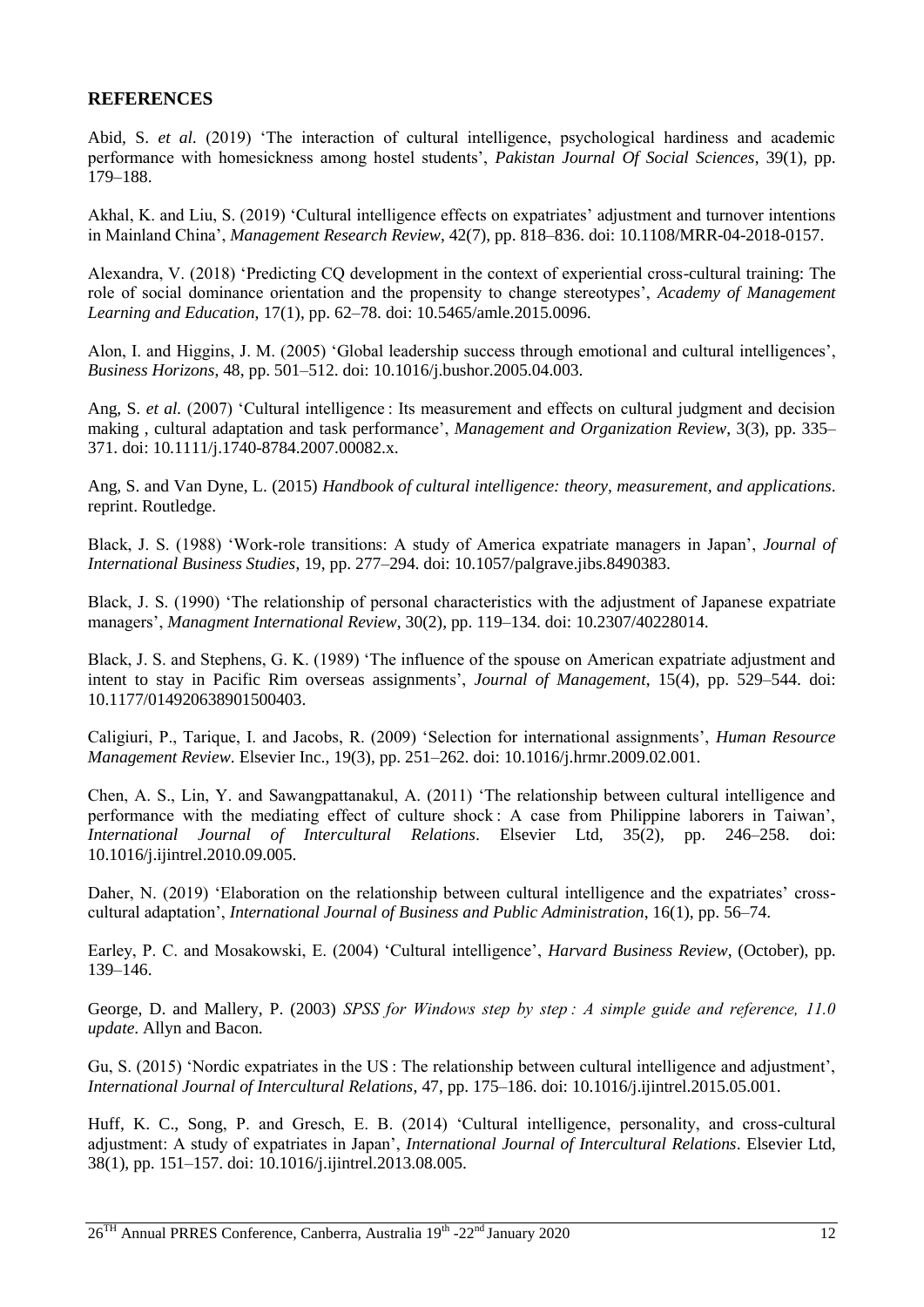Konanahalli, A. *et al.* (2014) 'Cross-cultural intelligence (CQ): It's impact on British expatriate adjustment on international construction projects', *International Journal of Managing Projects in Business*, 7(3), pp. 423–448. doi: 10.1108/IJMPB-10-2012-0062.

Lane, H. W. *et al.* (2009) *International management behavior : Leading with a global mindset*. Wiley.

Lee, L. and Sukoco, M. B. (2010) 'The effects of cultural intelligence on expatriate performance : the moderating effects of international experience', *The International Journal of Human Resource Management*, 21(7), pp. 963–981. doi: 10.1080/09585191003783397.

Lin, Y., Chen, A. S. and Song, Y. (2012) 'Does your intelligence help to survive in a foreign jungle ? The effects of cultural intelligence and emotional intelligence on cross-cultural adjustment', *International Journal of Intercultural Relations*. Elsevier Ltd, 36(4), pp. 541–552. doi: 10.1016/j.ijintrel.2012.03.001.

LinkedIn Corporation (2019) *About LinkedIn*, *Online*. Available at: https://about.linkedin.com/ (Accessed: 29 July 2019).

Littrell, L. N. and Salas, E. (2005) 'A review of cross-cultural training: best practices, guidelines, and research needs', *Human Resource Development Review*, 4(3), pp. 305–334. doi: 10.1177/1534484305278348.

Mahasneh, A. M., Gazo, A. M. and Al-Adamat, O. A. (2019) 'Cultural intelligence of the Jordan teachers and university students from the Hashemite University: Comparative study', *European Journal of Contemporary Education*, 8(2), pp. 303–314. doi: 10.13187/ejced.2019.2.303.

Nguyen, A. M. T. D., Jefferies, J. and Rojas, B. (2018) 'Short term, big impact? Changes in self-efficacy and cultural intelligence, and the adjustment of multicultural and monocultural students abroad', *International Journal of Intercultural Relations*, 66(July), pp. 119–129. doi: 10.1016/j.ijintrel.2018.08.001.

Nur, N. I. *et al.* (2018) 'Local contractors' awareness on competitiveness towards liberalisation and globalisation in the Malaysian construction industry', *Journal of Construction in Developing Countries*, 23(1), pp. 21–42. doi: 10.21315/JCDC2018.23.1.2.

Ofori, G. and Toor, S.-U.-R. (2009) 'Research on cross-cultural leadership and management in construction : a review and directions for future research', *Construction Management and Economics*, 27(2), pp. 119–133. doi: 10.1080/01446190802616937.

Ramalu, S. S. *et al.* (2010) 'Doing business in global arena : An examination of the relationship between cultural intelligence and cross-cultural adjustment', *Asian Academy of Management Journal*, 15(1), pp. 79– 97.

Ramalu, S. S. *et al.* (2012) 'Cultural intelligence and expatriate performance in global assignment: the mediating role of adjustment', *International Journal of Business and Society*, 13(1), pp. 19–32.

Santoso, J. and Loosemore, M. (2013) 'Expatriate management in Australian multinational enterprises', *Construction Management and Economics*, 31(11), pp. 1098–1109. doi: 10.1080/01446193.2013.853129.

Sousa, C., Gonçalves, G. and Santos, J. (2019) 'Intercultural contact as a predictor of cultural intelligence', *Universitas Psychologica*, 18(2), pp. 1–12. doi: doi.org/10.11144/Javeriana.upsy18-2.icpc.

Takeuchi, R. and Chen, J. (2013) 'The impact of international experiences for expatriates' cross-cultural adjustment', *Organizational Psychology Review*, 3(3), pp. 248–290. doi: 10.1177/2041386613492167.

Triandis, H. C. (2006) 'Cultural intelligence in organizations', *Group and Organization Management*, 31(1), pp. 20–26. doi: 10.1177/1059601105275253.

Wang, M. (2016) 'Effects of expatriates' cultural intelligence on cross-cultural adjustment and job performance', *Revista de Cercetare si Interventie Sociala*, 55, pp. 231–244.